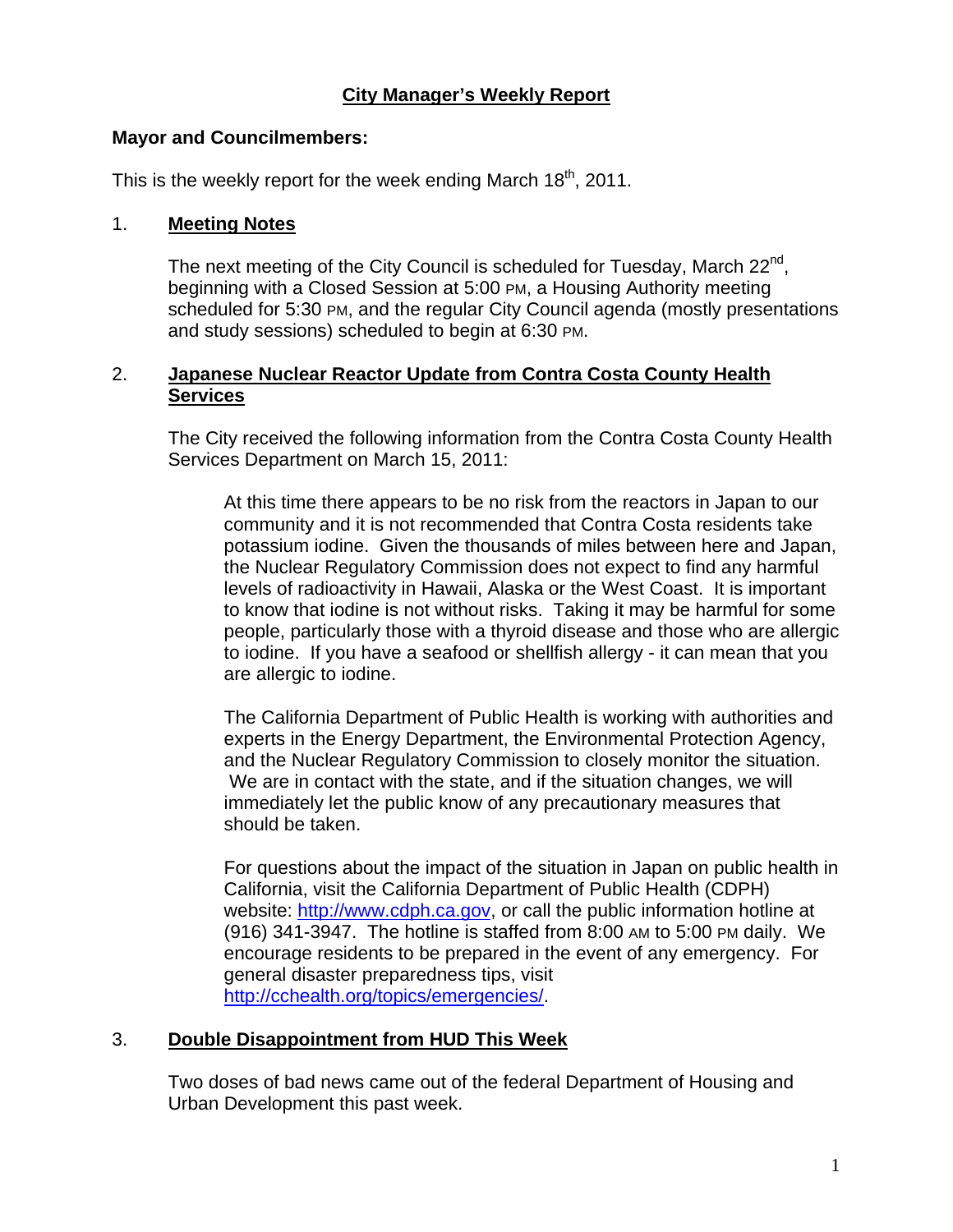Disappointment number 1 came yesterday when we learned that the House of Representatives voted to rescind the third round of funding for the Neighborhood Stabilization Program. The House passed the NSP Termination Act (H.R. 861) 242-182 with only five Democrats supporting the measure. H.R. 861 is the third of four bills passed by the House to rescind programs that provide funding to address foreclosures and abandoned properties. As you know, the Richmond Community and Economic Development Agency's Housing Division has implemented a program using NSP 1 funds to acquire and rehabilitate blighted and foreclosed properties using local labor – both repairing Richmond's neighborhoods and creating local jobs.

Disappointment number 2 came today when we learned that Richmond was not a recipient of a Choice Neighborhoods planning grant for its proposal related to the NURVE/Nystrom partnership. Although the program was very competitive (only 17 projects nationwide for \$4 million), the NURVE partners had all worked very hard to produce what I (objectively) felt was an outstanding proposal. For a list of recipients, please see the following link: (*See the full list of Choice Neighborhood grantees here)* . We are planning to follow up with HUD to determine where our grant proposal did not measure up.

## 4. **Smoke-Free Housing Ordinance**

The Richmond City Council passed the Smoke-Free Housing Ordinance (Richmond Municipal Code Chapter 9.57) on July  $21<sup>st</sup>$ , 2009. The ordinance prohibits smoking in residences with two or more units, and bans smoking in all common areas of multi-unit housing facilities except in areas designated for smoking by those with legal control over the common area. The ordinance does not require any property owner or manager to create a designated smoking area. The law also requires landlords to add specific lease terms to their tenants' month-to-month and new leases that reflect this smoking ban. All provisions of the smoking ordinance became effective on January 1<sup>st</sup>, 2011.

The City is taking active steps to educate the Richmond community regarding the Smoke-Free Housing Ordinance. City staff, in collaboration with the American Lung Association and the California Apartment Association, is in the process of developing outreach programs. As part of this outreach, the City has mailed brochures to all landlords within the City of Richmond summarizing the requirements and applicability of the ordinance, and providing language developed by the California Apartment Association that can be added to new and month-to-month leases. Richmond's rental inspection program staff is also providing materials to landlords to help educate them about the ordinance.

# 5. **Compost Giveaway on April 23rd from 9:00 AM to 1:00 PM**

Compost is always a hot commodity in the spring as ambitious gardeners begin planting activities. The City will be hosting a compost giveaway on April 23rd from 9:00 AM to -1:00 PM in the parking lot in front of the Civic Center at  $27<sup>th</sup>$ Street and Macdonald Avenue. The compost is made from organics generated from the residential food scrap collection and composting program that began in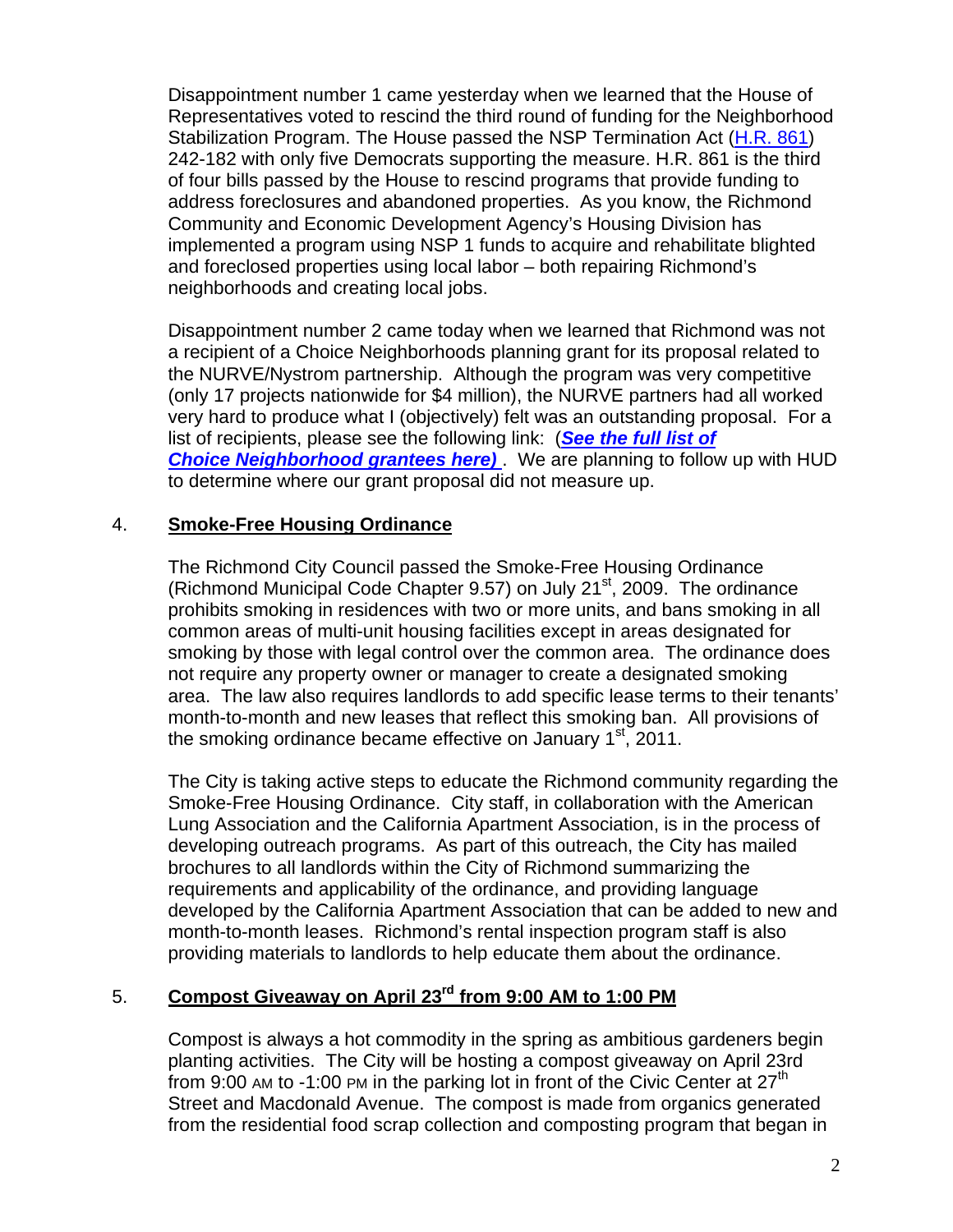July 2010. Richmond residents may pick up 2 cubic feet of compost each, while supplies last. Compost is not bagged.



# 6. **City Facility Lighting Retrofits**

The City is continuing to retrofit lighting systems at all City facilities with a goal of providing better lighting quality and reducing operating and electricity costs. The project is funded entirely by the American Recovery and Reinvestment Act (ARRA), also known as the "federal stimulus package." The City recently completed comprehensive retrofits at Community Services Center, the Recreation Center, Nevin Community Center, Shields Reid Community Center, Booker T. Anderson Community Center and a new LED installation and lighting track repair at the Art Center. The retrofits coincided with facility events such as the Nevin Center program launch event and the Art Center Gala on March 26th.

The City is surpassing the local hiring goal with 50% of the work being completed by RichmondBUILD graduates with the City's contractor Energy Conservation Options (ECO). Over 20% of the project costs were funded by upfront PG&E rebates through the Smart Lights Program and the City expects an average payback of 5 years for the projects. The utility savings are also being tracked and monitored in the City's newly installed Utility Manager Software.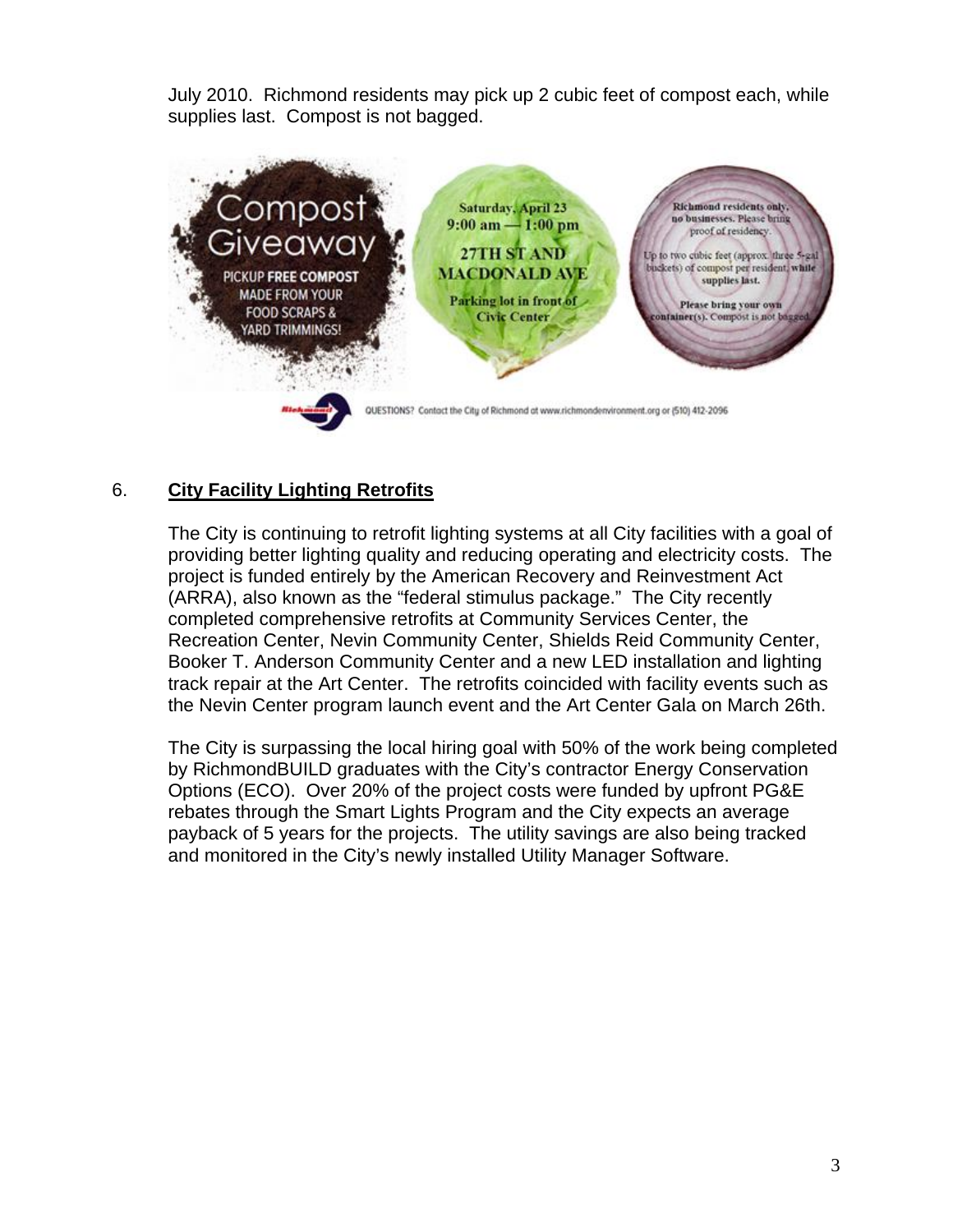

### 7. **Green Energy Training Services**

The City is proud to offer the Green Energy Training Services (GETS) program, which is a FREE "Building Performance" program for moderate income Richmond homeowners. The City program is offered through a partnership between the City of Richmond and Rising Sun Energy Center and is funded entirely by the ARRA.

The goal of the program is to help lower residents' utility bills by making their homes more comfortable, healthy, durable, and energy efficient. By participating in the GETS program, we hope to reduce residents' utility bills by at least 20%. The program also provides workforce development opportunities with a workforce comprised of all Richmond residents and graduates of the RichmondBUILD green collar job training program. Qualifying households are eligible to receive up to \$5,000 per home to cover the energy evaluation and work on the home.

Space is limited in the program, and interested persons should call 510.647.8182 or email mcgill@risingsunenergy.org to get an application.

### 8. **Save the Date for the Carquinez Rededication Ceremony**

The Carquinez, at 400 Harbour Way, will be rededicated at a ceremony on Friday, May  $6^{th}$  from 2:00 PM to 4:00 PM.

The Carquinez, originally built as a hotel in 1926, is a 36 unit affordable senior housing development. The building was acquired by BRIDGE Housing in 1990 and restored as apartments for low-income seniors. In 2009, with funding from the Redevelopment Agency and HUD, BRIDGE began a substantial rehabilitation of the building, including waterproofing, seismic retrofit, interior improvements, improved disability access and the addition of a new garden. These improvements ensure the longevity of the structure and enhance the quality of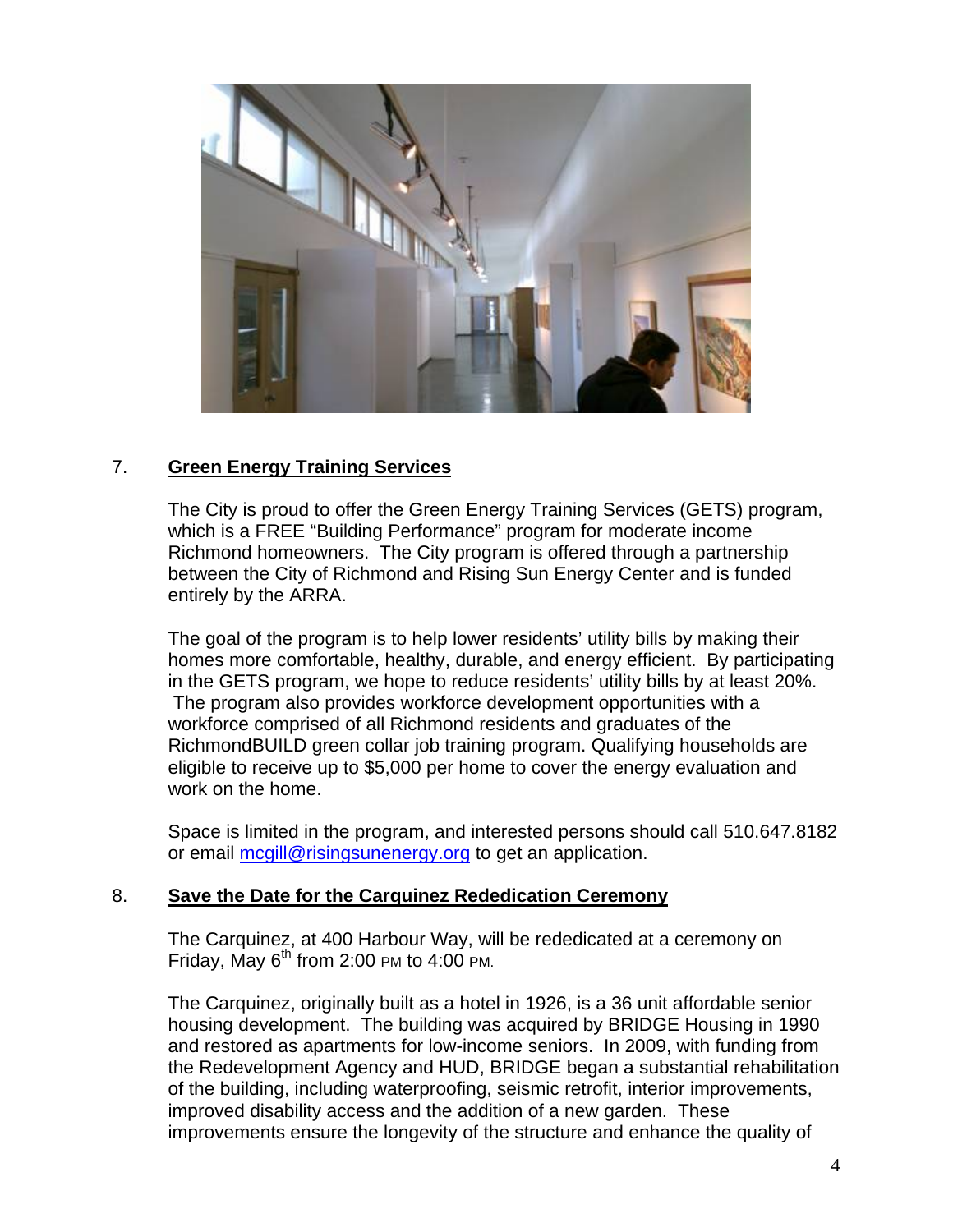life for the senior tenants by providing a safe and functional environment for all seniors.

To celebrate the completion of construction, BRIDGE Housing and the Richmond Community Redevelopment Agency would like to invite City elected officials and staff to celebrate this achievement on May  $6<sup>th</sup>$ . Food and beverages will be provided.

### 9. **Engineering Services Capital Improvements Project Updates**

Bidding Process Update: Currently, Engineering Services highlights the City's Local Business Opportunity Ordinance, Local Employment Program Ordinance and Living Wage Ordinance requirements in its bidding process with 1) mandatory pre-bid meetings with representatives from Employment & Training to reiterate these local requirements; 2) dissemination of local business contact information from Employment & Training's database at pre-bid meetings; and 3) uploads onto the City's automated BidsOnline with the names of contractors that have attended the pre-bid meeting so that local businesses can directly contact them for partnership opportunities. In addition to this routine process, Engineering Services has initiated direct notification through the BidsOnline system of all pertinent Richmond businesses listed on Employment & Training's database to maximize their awareness of bid opportunities.

Annual Pavement Rehabilitation Project: This project went out to bid on March  $10<sup>th</sup>$ , will have its mandatory pre-bid meeting on March  $24<sup>th</sup>$  in the City Council Chambers, and will have its bid opening on April  $7<sup>th</sup>$ .

Annual Traffic Safety Improvements Project: Top traffic calming priorities, based off the recent traffic safety study with public input through an on-line survey, are being addressed with a number of traffic safety improvement projects. The project went out to bid on March 11<sup>th</sup>, will have its mandatory pre-bid meeting on March 23<sup>rd</sup> in the Richmond Conference Room, and will have its bid opening on March 31<sup>st</sup>.

Surface Drainage and Sidewalk Gap Closure Project: Proposed improvements to address sidewalk gap and drainage issues on Stege Avenue between Cutting Boulevard and South 37<sup>th</sup> Street, and drainage issues on South 41<sup>st</sup> Street north of Ohio Avenue went out to bid on March  $9<sup>th</sup>$ . The mandatory pre-bid meeting will be on March 22<sup>nd</sup> in the Richmond Conference Room, and the bid opening is on March  $31<sup>st</sup>$ .

Roosevelt and McLaughlin Sewer Pipe Rehabilitation Project: The installation of the last 150' of the new 18" sewer main is on hold pending Caltrans permit approval for work on the intersection of San Pablo Avenue and Roosevelt (80 East on-ramp). That work will commence 7 days after the permit is issued. On Thursday, March 17<sup>th</sup>, the paving of the final lift of asphalt on San Pablo Avenue from Nevin Street to 400' north of Barrett Avenue will start. This will bring all pavement in the affected intersections to finish grade and will end lane restrictions at Barrett Avenue and San Pablo Avenue.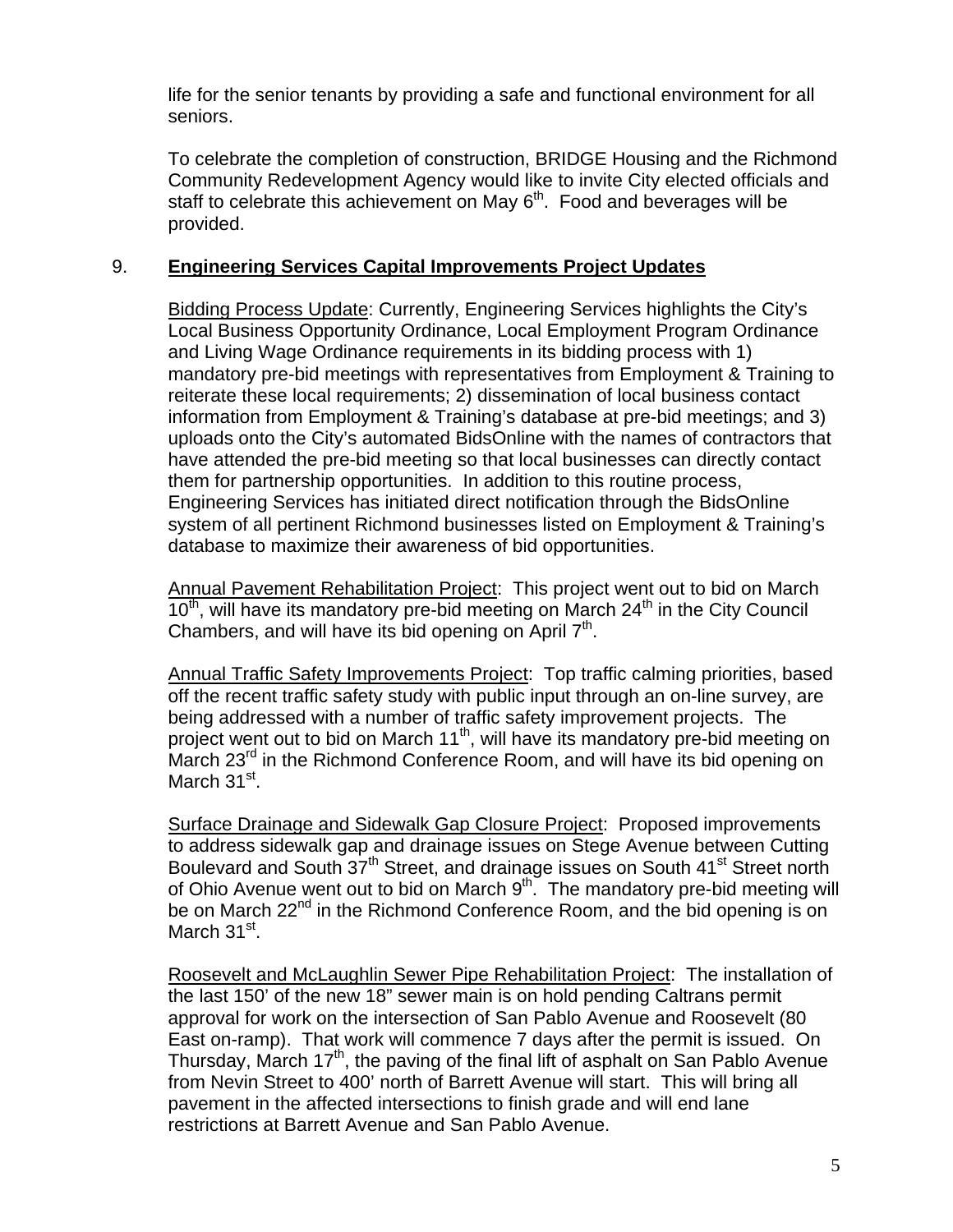## 10. **Engineering Services Outreach Activities**

Staff has made a recent effort to streamline the permit application process and inspection scheduling for utility companies working in the City limits. Meetings were held individually with each utility company to explain the process and to improve communication. A group utility meeting will be held quarterly to discuss and coordinate upcoming capital improvement projects.

Engineering staff also hosted a contractor's forum on March  $9<sup>th</sup>$ , which was attended by eight plumbing contractors doing business in the City of Richmond, to review the City's encroachment permit process, City standards regarding sewer lateral replacement, expectations of contractors and proposed changes to warrantee bonds and insurance requirements. Based on a request from many of the contractors, city staff will explore accepting electronic or faxed applications to allow one-stop issuance of permits.

Engineering staff also attended the Broker Associates Weekly Training Meeting at Security Pacific on March 16<sup>th</sup>. Forty realtors were present at this forum. A discussion took place on the permitting process and proposed changes to the Sewer Lateral Compliance Plan. An emphasis was placed the procedures and timeline for the issuance of lateral compliance certificates. After the overview presentation, a Q&A session resulted in a better understanding of the compliance plan and its process. An invitation was extended to repeat the presentation for a future regional Realtor's Board meeting.

### 11. **Public Works Updates**

### **Facilities**

The painters continued painting the interior of the Parchester Community Center (three-week project).

### Parks and Landscaping

Next week, crews will continue with median clean up and irrigation repairs along the medians on Carlson Boulevard between Bayview Avenue and Cutting Boulevard; weeding and pruning at Kern and Burg Parks, and the Richmond Parkway; weed abatement in the Hilltop Business District; and general maintenance throughout the city. The tree crew will trim trees on Gilma Drive, and Grove Avenue. Staff is also working on the North Richmond Ball Field restrooms.

### **Streets**

The weather continued to prevent crews from paving this week, but crews continue to work from the city pothole list, patching various locations throughout the city. Sand bags are available at the Public Works Corporation Yard gates for this coming weekend storms.